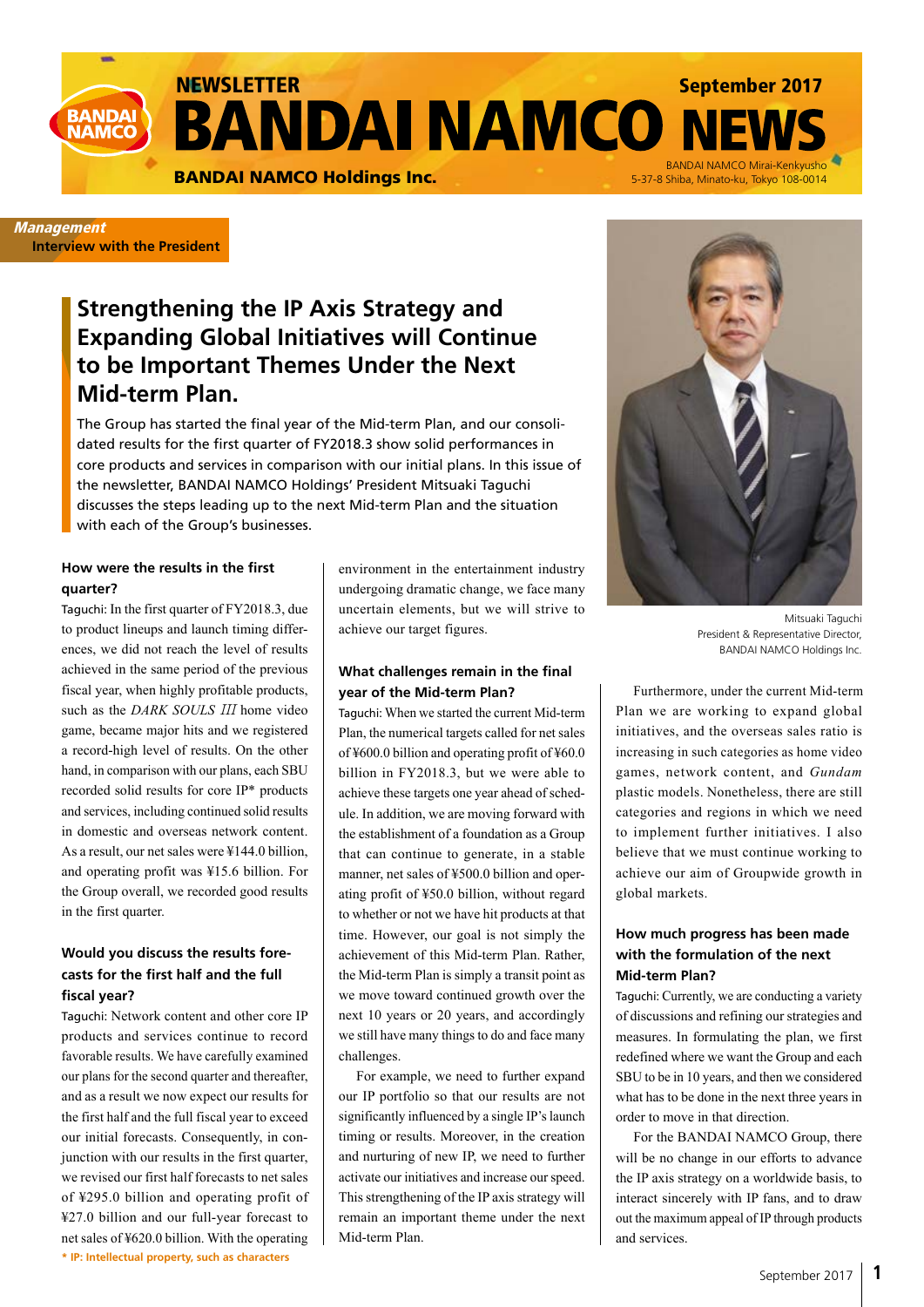©バードスタジオ/集英社・東映アニメーション ©バードスタジオ/集英社・フジテレビ・東映アニメーション ©BANDAI NAMCO Entertainment Inc.





Taguchi: In addition, we must also consider the frameworks for continually creating and nurturing IP, as well as the development of the human resources for those initiatives. I believe that our ability to build on more open thinking and to adapt our organizational design to circumstances that change with the times is a distinctive feature of the BANDAI NAMCO Group as well as one of our strong points. Moving forward, we will continue to take on the challenge of innovation in our business models, and we will strive to foster collaboration among Group businesses and further cooperation with external partners.

### **Would you discuss the circumstances in the Toys and Hobby SBU?**

Taguchi: Established IP products enjoy continued popularity in Japan. For pre-school boys, the new *Super Sentai* series and *KAMEN RIDER* series are enjoying favorable results, with both posting year-on-year gains. In July, the new *ULTRAMAN GEED* program was started, and related products have recorded solid results. Moreover, *KAMEN RIDER Build*, a new *KAMEN RIDER* series, was launched in September, and we expect it to benefit from the solid trend in the pre-school boys category.

For girls, the *PRETTY CURE!* series continues to be popular. Also, in July we launched *Remin & Solan*, a doll that can be enjoyed

### **What is the situation with** *VR ZONE SHINJUKU***, which opened in July?**

Taguchi: We opened this large-scale VR facility in Shinjuku, Tokyo, and it has been very well received. VR is highly compatible with IP, which is the foundation of our strategy. Accordingly, through this facility we will learn about the expectations of our customers in regard to the future direction of our IP. Moving forward, we will continue to introduce new activities on a regular basis, and we will leverage this facility as a venue to take on new challenges.

In addition, favorable evaluations have been earned by facilities that incorporate new forms of entertainment, such as facilities that utilize IP and augmented reality (AR). Also, we have introduced trampolines and wall climbing at *SPACE ATHLETIC TONDEMI*, an indoor athletic facility recently opened in AEON MALL Makuhari New City in Chiba City. This facility has become popular, especially with families and young customers.

### **What is the situation in the Visual and Music Production SBU?**

Taguchi: In Visual and Music Production, our plan calls for roll outs of new visual products for core IP to be concentrated in the second half of the fiscal year. Accordingly, in the first half we are aggressively working to draw attention to these IP assets through events and other means.

In the future, we plan to launch a number of new offerings of popular core IP. *MOBILE SUIT GUNDAM: THE ORIGIN, Clash at Loum* were shown in September, and the second phase of the TV animation *Love Live! Sunshine!!* will be broadcast from October.

together with an original picture book from Disney. It has been well received by two generations — parents and children — and we will work to develop this into a new category for girls.

In addition, *DRAGON BALL* continues to record solid results, centered on *DATA CARDDASS*, and *Gundam* maintains stable popularity, including overseas. For *Gundam*, as we move forward we will implement worldwide initiatives to provide information about *Gundam* and *Gundam* plastic models, starting with the comprehensive facility for *Gundam* plastic models that opened in August and the life-sized *Unicorn Gundam* statue that was set-up in late September. Moreover, for adult customers, BANPRESTO CO, LTD., which specializes in prizes for adult customers, has joined the Toys and Hobby SBU from FY2018.3, and accordingly we will further strengthen our initiatives for adult customers and expand our portfolio.

Overseas, in Europe and the Americas, in addition to the established IP *Power Rangers*, we started full-scale roll-outs of Toys and Hobby products for *DRAGON BALL*, which is highly popular in the fields of home video games and game applications. In North America, we launched a card game in July. This strategic product was launched after thorough preparations, and we have high expectations for future initiatives.

Also, the launch of the first stage of *GIRLS und PANZER: The Final Chapter* is planned for December. We will work to deliver the latest versions of these popular IP assets to fans, and we will strive to create and nurture new IP by devoting resources to the development of new high-quality products. In addition, through such multidimensional initiatives as live events and stage shows, we are taking steps to make the most of the worlds of IP and expand the base of fans. Moreover, targeting future global initiatives, we are instituting measures aimed at expanding the number of animation song fans in overseas markets. These initiatives include launching an animation song distribution service and holding overseas animation song events. I believe that the positive effects of these initiatives will extend not only to the Visual and Music Production business but to the entire Group.

### **Animation festivals have been sponsored in Europe and the Americas. What has been the response from fans?**

Taguchi: In early July, ANIME EXPO, one of the largest anime conventions in North America, was held in Los Angeles in the U.S., and Japan Expo, which introduced Japanese culture, centered on manga and games, was held in Paris, France. Both expos attracted large numbers of visitors. At ANIME EXPO, Group companies have exhibited at individual booths in previous years. This year, we also had a BANDAI NAMCO Group booth, which had a special focus on *DRAGON BALL* products and services.

In addition, the Anisong World Matsuri, a large animation song event, was held at



# **What is the status of the Network Entertainment SBU?**

Taguchi: In network content, we are seeing continued good results for *DRAGON BALL Z DOKKAN BATTLE* and *ONE PIECE Treasure Cruise*, which are being rolled out worldwide, and for *NARUTO* titles and other products in Asia. Of these, *DRAGON BALL Z DOKKAN BATTLE* was ranked No. 1 in store sales rankings in 16 countries and regions in July. It has become a major title with a cumulative total of more than 200 million downloads. In Japan, *IDOLM@STER* titles are doing extremely well. *THE IDOLM@STER MILLION LIVE! Theater Days*, which was launched at the end of June, got off to a good start, with 3.90 million downloads in less than one month after its launch. In the future, we will continue to roll out products, centered on core titles in each region, and we will also aggressively launch new titles.

In home video games, *TEKKEN 7* is recording sales in line with our expectations. Furthermore, targeting the worldwide market, we are preparing new titles in the *ACE COMBAT* and *PROJECT CARS* series, so please look forward to these launches. In addition, we are introducing a number of software titles for the Nintendo Switch, such as *ONE PIECE* and *DRAGON BALL*.

## **BXD Inc. has been established.**

Taguchi: Recently, BANDAI NAMCO Entertainment Inc., through a joint investment with Drecom Co., Ltd., established BXD Inc. as a new company that distributes and operates a platform for smartphone browser games.

Plans call for the distribution of new titles to commence from next spring. BXD Inc. will provide high-quality titles that are easy to enjoy, and, through collaboration involving Group products and services, will strive to provide a wide range of entertainment that transcends the game framework.

In the network field, we are also working aggressively to bolster our operations through initiatives with partners, such as a capital tie-up with a game data analysis company.

> a site adjoining the ANIME EXPO. Top artists, such as *Aqours* from *Love Live! Sunshine!!*, produced a tremendous reaction among the attendees.

## **Do you have a message for shareholders?**

Taguchi: At the shareholders' meeting in June, we received many questions, and I think that this meeting proved to be a venue for smooth communication with shareholders. Moving forward, we will continue to place a high value on these types of opportunities.

We have used the phrase "respond to the changes of the times," but as we move forward I think it will be more appropriate to use the word "adapt" rather than "respond."

The word "respond" includes the nuance of reacting after something has happened, but "adapt" has a sense of moving to embrace change and taking an approach of staying one step ahead. As Darwin is reported to have said, survivors are the ones that are the most adaptable to change. I believe that we need to lead the way into a new era by positively embracing change rather than fearing it, and in this way to continue to take on challenges. I would like to ask for your continued support.

# **Expanding** *DRAGON BALL* **Product and Service Initiatives Overseas**

# **Rather than simply "respond" to the changes of the times, we want to be a company that stays one step ahead by positively "adapting"**